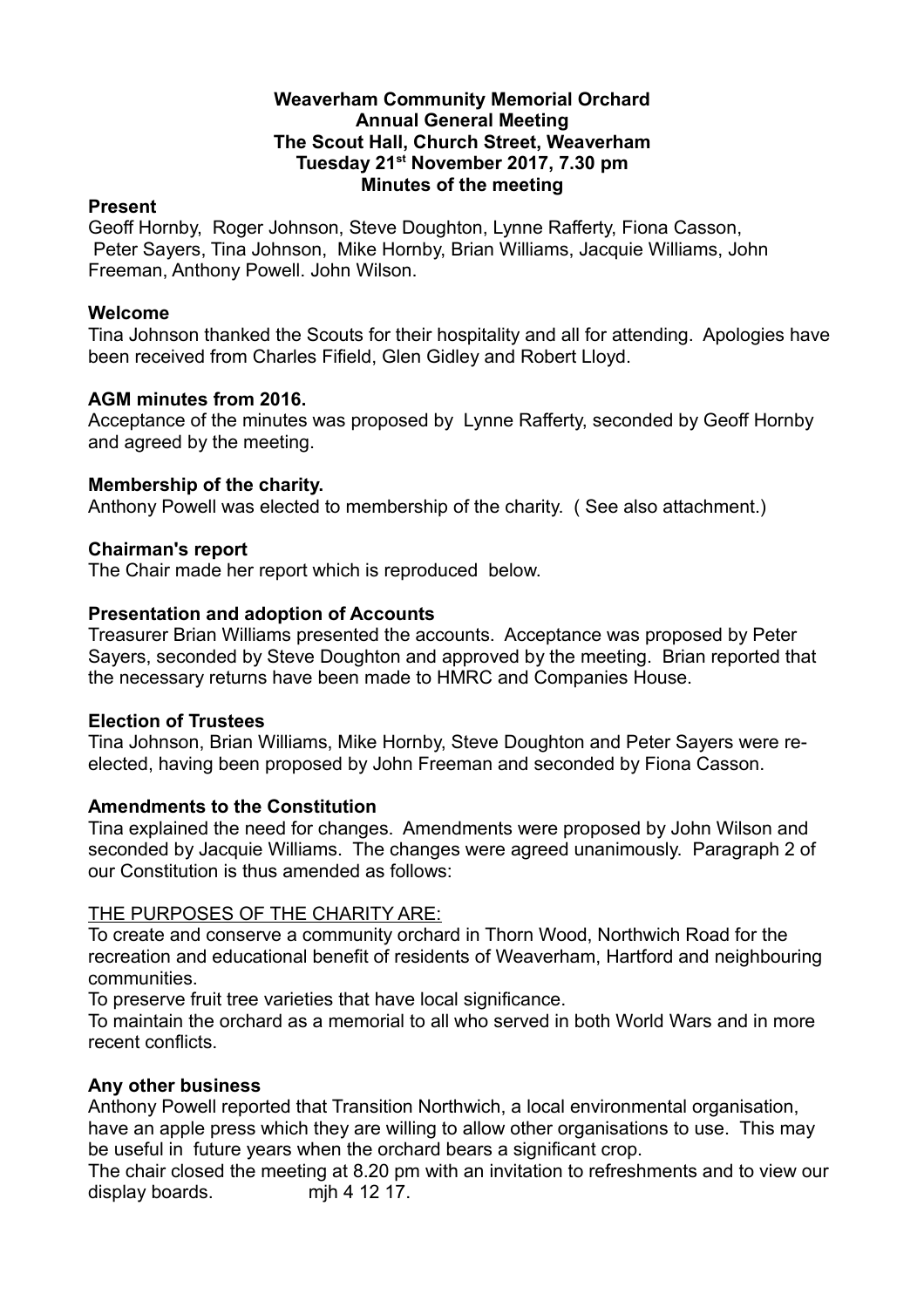## **Membership of the charity**

The following individuals comprise the members of the charity.

Steve Doughton Peter Sayers Fiona Casson Sue Hornby Roger Johnson Lynne Rafferty Jane Sharples Georgie Dutton John Wilson Geoff Hornby Irene Bush Jacquie Williams Brian Williams John Freeman Mike Hornby Tina Johnson Anthony Powell

In accordance with our constitution, with the exception of Anthony Powell, all other memberships will end in May next year unless re-elected by the trustees.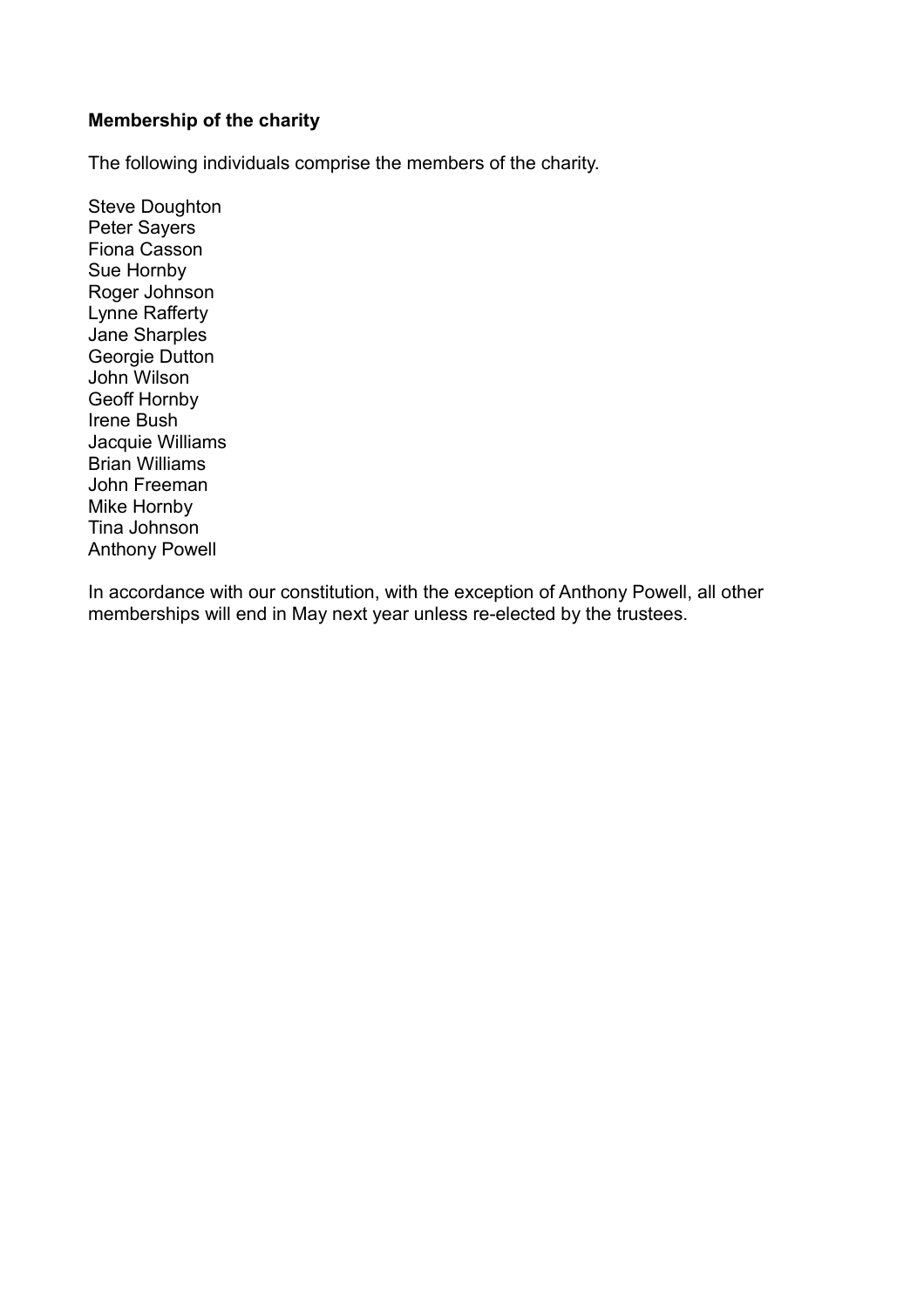# **Chairman's Report for the Year 2016 – 17**

Our volunteers continue to work in the orchard tending the trees, putting in strong stakes, weeding, keeping the paths clear and picking up litter and dog poo. Early in March we took scions from the old Wareham Russet tree in Tower Lane as well as from other Cheshire heritage apple trees growing in Trafford Drive Allotments Community Orchard. Harry Delaney of Reaseheath College kindly grafted the scions onto rootstock whilst Anne Harrison from the college and three of us waxed the grafts and potted the resultant saplings. Brian and Jacquie have been caring for these saplings together with two Wareham Russet saplings donated by David Andrews of Stretton Watermill. These will be planted during the dormant season thus increasing the number of trees in the orchard to around 150. This year some of the scions have been grafted onto dwarf root stock so that once the trees are mature the apples can safely be picked by children. Next year we aim to plant a few Hazel pears and Cheshire Prunes (damsons) as well as a few more Wareham Russets. Last year I reported that the Weaverham Trust had planted our first pocket orchard of two Wareham Russet apple trees in the Bottom Pitch. We have increased the number of pocket orchards this year as some of our Wareham Russet saplings have been planted in school grounds, private gardens, Mere Brow Farm and the grounds of Weaverham Cricket Club

CWaC councillors Charles Fifield, Paul Williams, Harry Tonge, Susan Kaur and Patricia Parkes kindly gave us £2000 from their discretionary Community funds towards the cost of a glass fronted notice board and two picnic tables all hand crafted from sustainably sourced Cheshire oak. We often observe people reading the notices which we try to change regularly, and the picnic tables have proved to be quite popular. Although we initially experienced some vandalism the damage caused was immediately rectified and the local community have been able to enjoy the facilities. This is the third year that our local CWaC councillors have helped us and we are extremely grateful.

We took our display board to Thorn Wood in January when Saltscape held a hedge laying competition. We made some very useful contacts at this event and we were invited to speak to Hartford Civic Trust who, like the Weaverham Trust, are very keen to support us in any way they can. Indeed both groups have given us donations of £50 this year.

Since our last AGM we have also received a generous donation of £100 from the Grange Junior School and a similar donation from Mere Brow Farm.

As a result of our meeting with Hartford Civic Trust, CWaC Councillor Patricia Parkes sometimes attends our meetings and continues to take an interest in the Memorial Orchard. Indeed she did her best to persuade the Highways department to give us a parking layby near the entrance to Thorn Wood. Unfortunately due to the presence of underground services her request was refused.

We took our display board to Hartford's Picnic in the Park in the summer hoping to spread awareness of the Memorial Orchard. With that in mind, we continue to contribute to the Weaverham News and to the Hartford News. Steve continues to look after our website and our newest member Fiona has set up a Facebook Page which now has 96 followers.

We were very sorry to say goodbye to Irene Bush when she moved out of the area. Irene made a huge contribution to the orchard whilst she was a member of the action group. We miss her and I'd like to thank her for all that she did as a member of the group. Although she no longer lives here she continues to take an interest in the Memorial Orchard.

We were very pleased when Fiona Casson agreed to take Irene's place. Fiona has